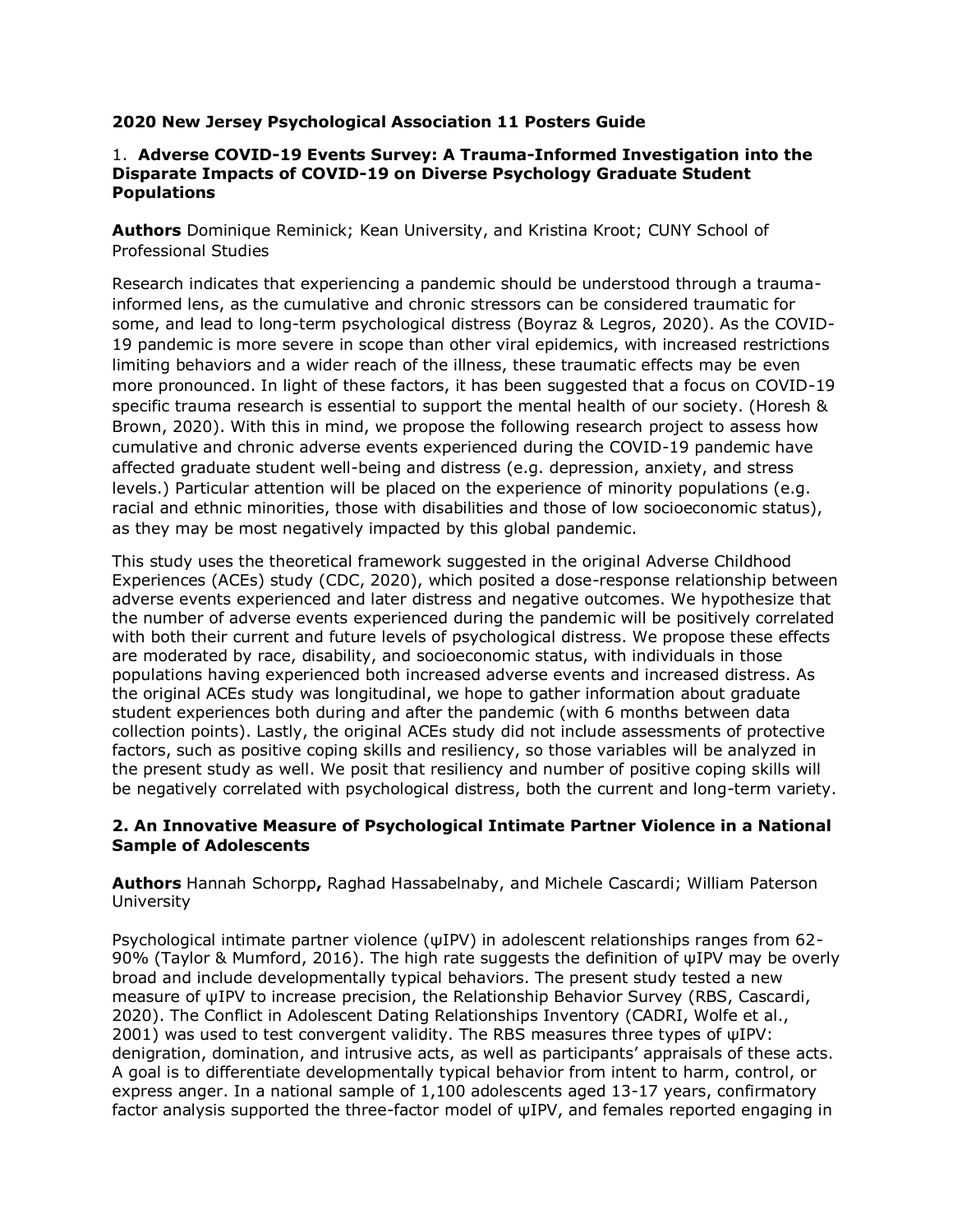higher rates of denigration, domination, and intrusive acts than males (52-56% vs. 42- 47%, z's 2.63-2.99, p<.003). Males were more likely to appraise denigration as joking (50% males; 36% females;  $z = 3.23$ ,  $p < .001$ ), whereas females were more likely to appraise it as anger (37% males, 53% females;  $z = 3.68$ ,  $p < .001$ ). There were no gender differences in appraisal for domination, most commonly reported as joking (53% males; 44% females), or intrusive behavior, most commonly reported to show care (46% males; 43% females). There were no age differences. Eighty percent of adolescents endorsed acts of ψIPV on the CADRI and 40% of these did not endorse items on the RBS. Most (90%) of those reporting physical IPV on the CADRI also endorsed items on the RBS. When overlap on the CADRI and RBS occurred, adolescents appraised denigration and domination as both joking and non-joking, and they appraised intrusive acts as care or mistrust. The RBS may measure ψIPV more precisely in adolescent relationships, and thus improve intervention to reduce IPV.

### **3. Depression, Anxiety, and the Utilization of Online Mental Health Services among Young Adults**

**Authors** Emily Kline, Carrie Masia Warner, Farah Mahmud, Tanya Singh, Cody Weeks, and Jazmin Reyes-Portillo; Montclair State University

**Background.** While college students are at risk for depressive and anxiety disorders, they often encounter barriers to seeking mental health treatment, such as long waiting lists at college counseling centers (American Health College Association, 2019; Center for Collegiate Mental Health, 2020). Technology may help address the unmet mental health treatment needs of college students, such as the use of mental health apps (MHA) to treat emotional or mental health problems. Despite openness to utilizing MHAs, the use of MHAs among college students remains fairly low and it is unclear whether those experiencing psychological distress seek treatment through traditional services or MHAs (Kern et al., 2018; Lungu & Sun, 2016). We examined attitudes towards MHA use and treatment engagement among college students, depending on their levels of depressive, generalized anxiety, and social anxiety symptoms.

**Methods.** Participants were 876 college students, aged 18-30 (80.9% female; 44.9% white), who were enrolled in a psychology course. Students completed an online survey, which included measures on generalized anxiety and social anxiety symptoms, depressive symptoms, mental health treatment preferences, and recent utilization of mental health services.

**Results**. Among students, 56.6% (N = 494) had clinically significant generalized anxiety scores,  $44.1\%$  (N = 384) had clinically significant social anxiety symptom scores, and 38.8% (N = 338) had clinically significant scores for moderate or severe depressive symptom scores. While  $33.2\%$  (N = 291) reported using traditional services in the past 12 months, only 9.7% ( $N = 85$ ) used a MHA or online program in the past 12 months. However, 66.6% ( $N = 583$ ) of students indicated that they are open to using a MHA. Generalized anxiety (OR=1.05; 95% CI =  $1.00-1.10$ ) and depressive symptoms (OR = 1.06; 95% CI = 1.01-1.10), but not social anxiety symptoms (OR=1.00; 95% CI = .93- 1.07), predicted students' utilization of an online program or MHA in the past year. Additionally, generalized anxiety (OR=1.06; 95% CI =  $1.03$ -1.10) and depressive symptoms (OR=1.04; 95% CI = 1.01-1.08), but not social anxiety symptoms (OR=0.98; 95% CI =  $0.93-1.02$ ), predicted the use of traditional mental health services (i.e. psychologist, psychiatrist, medical doctor, crisis hotline) in the past year.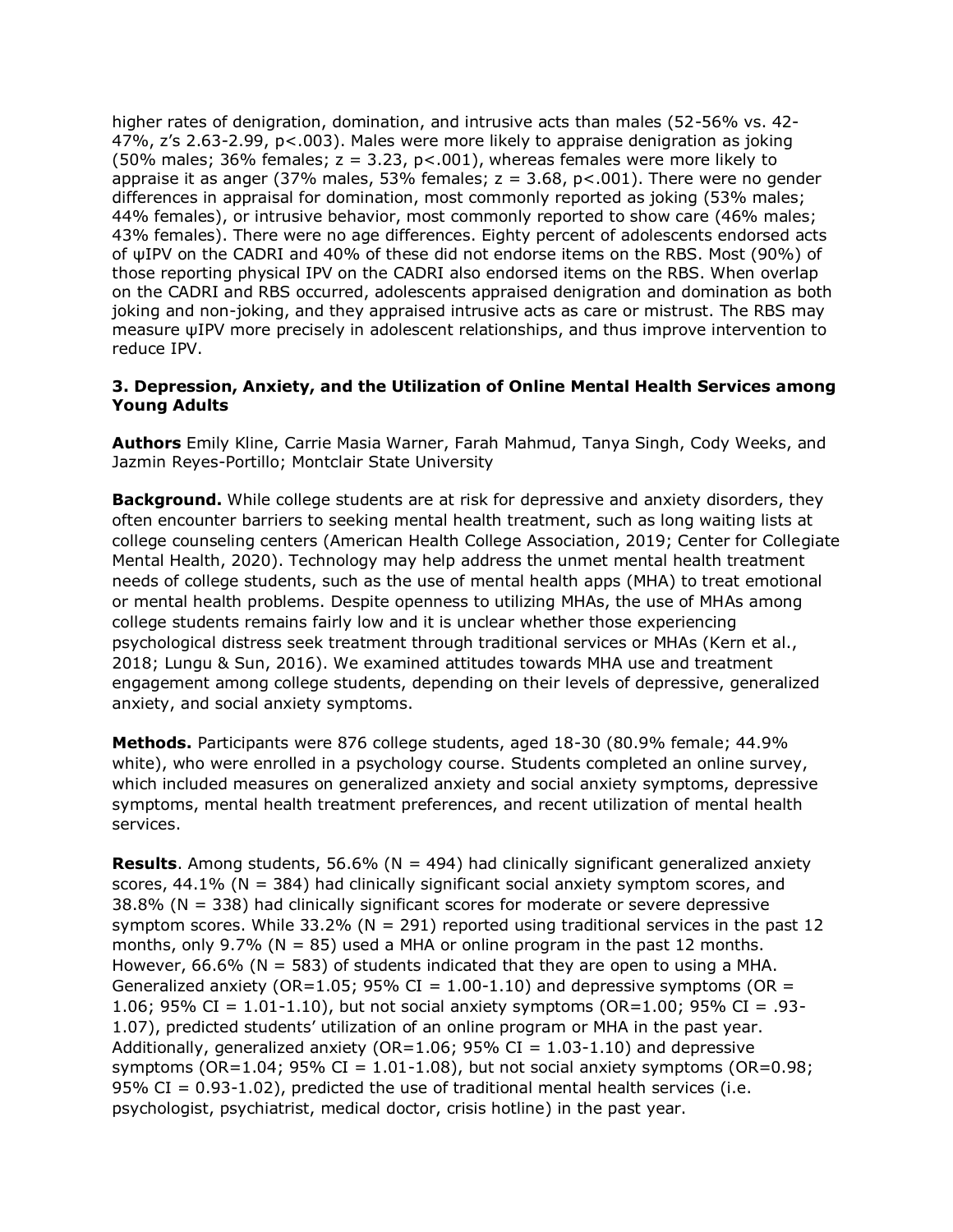**Conclusion.** College counseling centers and MHAs may need to focus on improving treatment engagement of students with social anxiety, and online screenings and intervention may be one way to initially engage students in need of treatment.

### **4. Exploring the Relationship between Racial Microaggressions and Clinical Symptomatology in Ethnic Minority College Students**

**Authors** Christopher Watkins, A. Keshani Perera, Bryan Alava, Fernanda Moura, and Aileen Torres, PhD; William Paterson University

Racial microaggressions can be defined as "brief and commonplace daily verbal, behavioral, and environmental indignities, whether intentional or unintentional, that communicate hostile, derogatory, or negative racial slights and insults to the target person or group" (Sue et al., 2007, p. 273). These acts have also been defined as hostile, subtle verbal, nonverbal, or visual racial insults (Franklin & Boyd-Franklin, 2000; Solo´rzano, Ceja, & Yosso, 2000). Research has suggested microaggressions can be stressful and demoralizing, and more importantly, may cause psychological harm and contribute to the pathophysiology of disease as a result of unique chronic stressors (Carter, 2007; Moradi & Risco, 2006; Sellers & Shelton; Sue, Capodilupo, & Holder, 2008; Williams et al., 1997). The negative health sequelae includes anxiety, depression, hypertension and diabetes, among other negative effects and overall negative life satisfaction. While these correlations are well-established, the effects of exposure to differential microaggressions on subsequent psychopathology remains unclear. As such, we aim to explore correlations in patterns of racial discrimination and symptom profiles. This study utilized a demographic questionnaire, the Racial Microaggressions Scale (RMAS), and the Brief Symptom Inventory (BSI), among a diverse sample of approximately 300 individuals. The participants who completed this survey attended a public university in New Jersey, and most identified as belonging to racial/ethnic minorities. We hypothesized that exposure to specific patterns of racial discrimination and microaggressions, as measure by the RMAS will reveal distinct symptom profiles, as measured by the BSI. This poster will present correlations between the RMAS and BSI subscales and how they may differ across ethnic groups.

Goal: To observe correlations between RMAS subscales of different types of racial microaggressions with BSI subscales of diagnostic psychopathology. We will observe whether a certain type of racial discrimination is related to a specific symptom profile. For example, might one's experience of criminality related microaggressions be correlated with hostile psychopathology etc. We will also try to see if these patterns change according to country of origin. This data has already been collected, and is currently being analyzed.

# 5. **Juvenile Interrogation Law for Psychologists: New Jersey Case Law and Psychological Implications**

**Authors** Kimberly Echevarria and Erica R. Young; John Jay College of Criminal Justice, **CUNY** 

**Co-Sponsor** Matthew B. Johnson, PhD

The right to counsel and privilege against self-incrimination were extended to juvenile suspects

in the US Supreme Court *In Re Gault* (1966) ruling. From 1966 - 2001, New Jersey high courts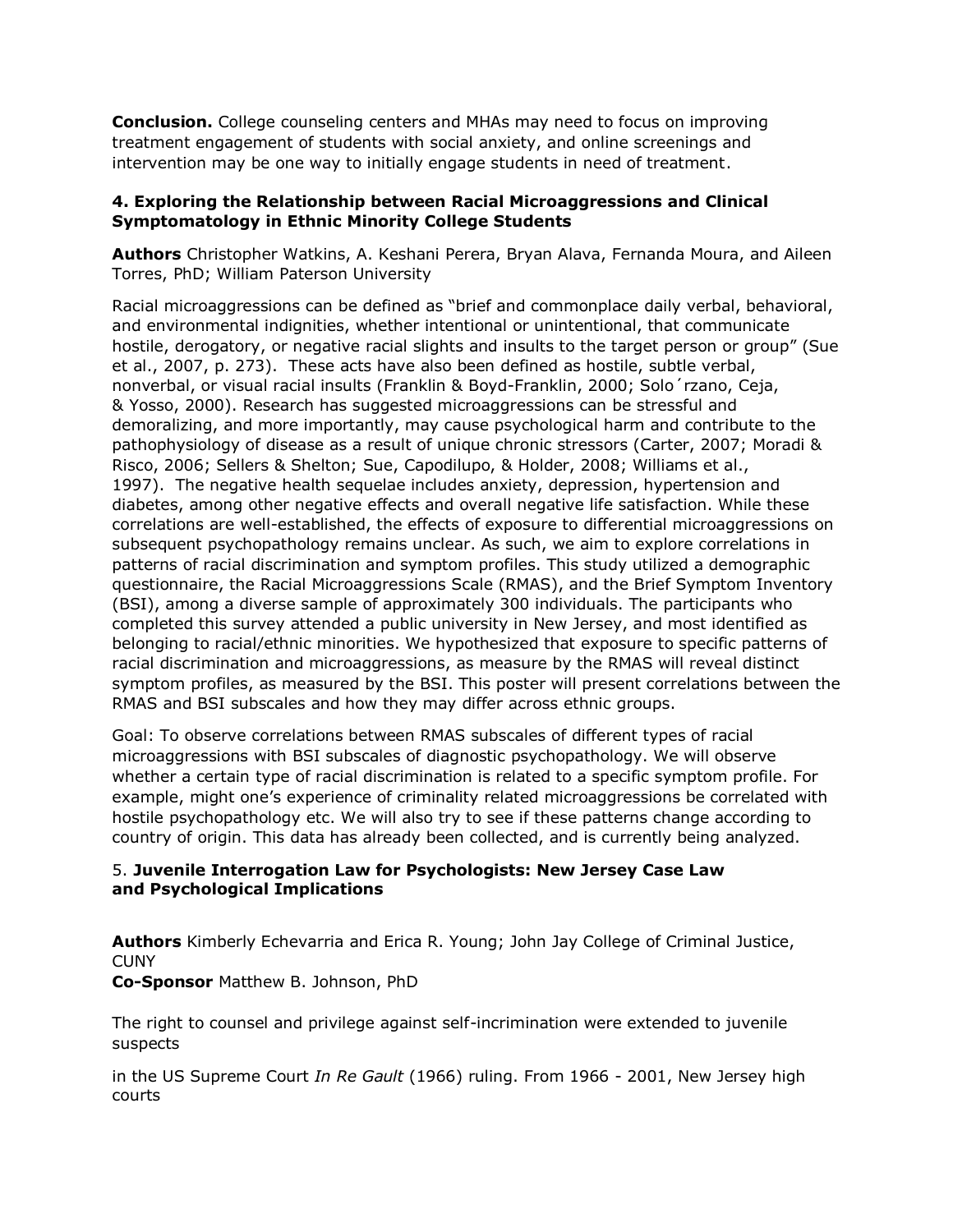issued nine decisions elaborating the state specific case law regarding juvenile interrogation (Johnson, 2002). Since 2002, seven additional decisions have been issued by the NJ high courts

(State ex rel. AS, 2010; State ex rel. AW., 2012; State ex rel. PMP, 2009; State ex rel. Q.N.,

2004; State in re AS, 2009; State in re AA, 2018; State in re JDH, 2002). This presentation will

review the seven rulings issued by the NJ high courts since 2002 with a focus on the implications for psychological consultation and research.

The rulings identify the various factors the courts rely on in determining the admissibility of incriminating statements from the custodial interrogation of minors. Psychologists (Kassin et al., 2010) have differentiated situational risks (i.e. prolonged interrogation, isolation, false incriminating evidence) and personal risks (i.e. mental illness, cognitive impairment, suggestibility, immaturity) that are relevant in assessing the reliability of confession evidence. The courts use the 'totality of circumstances' approach, meaning the existence of any one or two (or more) risk factors are not determinative of admissibility. Instead, the court weighs the various factors when coming to a decision. Thus, the juvenile suspect's vulnerabilities must be examined in the context of how the interrogation was conducted. The court's opinions reflect a need to protect the public from juvenile offending, while also providing sufficient due process protections for juvenile suspects.

Psychologists possess specific skills (clinical assessment, research informed knowledge on Miranda comprehension, the risk of false confessions, and adolescent development) that can be applied to consultation and testimony involving juvenile interrogation. Although there have been substantial contributions made by psychologists in the area of juvenile interrogation (Cleary & Warner, 2017), there is further work to be done. There is need for additional research focused on whether parental presence is effective protection for juveniles during interrogation and whether the assertion that younger juveniles can knowingly and voluntarily waive constitutional rights is supported by evidence.

#### **6. Latinx Adaptation of the PHLMS**

#### **Author** Marcela Farfan; Felician University

The concept of mindfulness emphasizes attention and awareness of the present moment experience, on purpose, and nonjudgmentally (Kabat-Zinn, 1994). Approximately 53 million Hispanics (17% of the U.S population) reside in the United States making it not only the largest ethnic minority group, but also one of the fastest growing according to the U.S Census Bureau (2013). This poster presentation will present the process of adapting the Philadelphia Mindfulness Scale (PHLMS) to be used with Latinx clients. The Philadelphia Mindfulness Scale is a 20-item questionnaire which measures two key components of mindfulness, present moment awareness and acceptance. This poster will present the research plan, statement of the problem, goals of the study, and explain the methodology that will be used to complete the study.

Based on previous research of the validation of the Philadelphia Mindfulness Scale, this poster will present the methodology that will be used not only to validate the translation of the Philadelphia Mindfulness scale into Spanish, but to fully adapt the scale to be used with the Latinx population. Participants from the study will be asked to complete the instruments via an online survey. Each participant will complete the same battery, which will include an informed consent, a demographic questionnaire, three different versions of the Philadelphia Mindfulness Scale (PHLMS), English version, Spanish version from Spain, and newly adapted Spanish version and a serial 7's task administered as a distractor. This research study is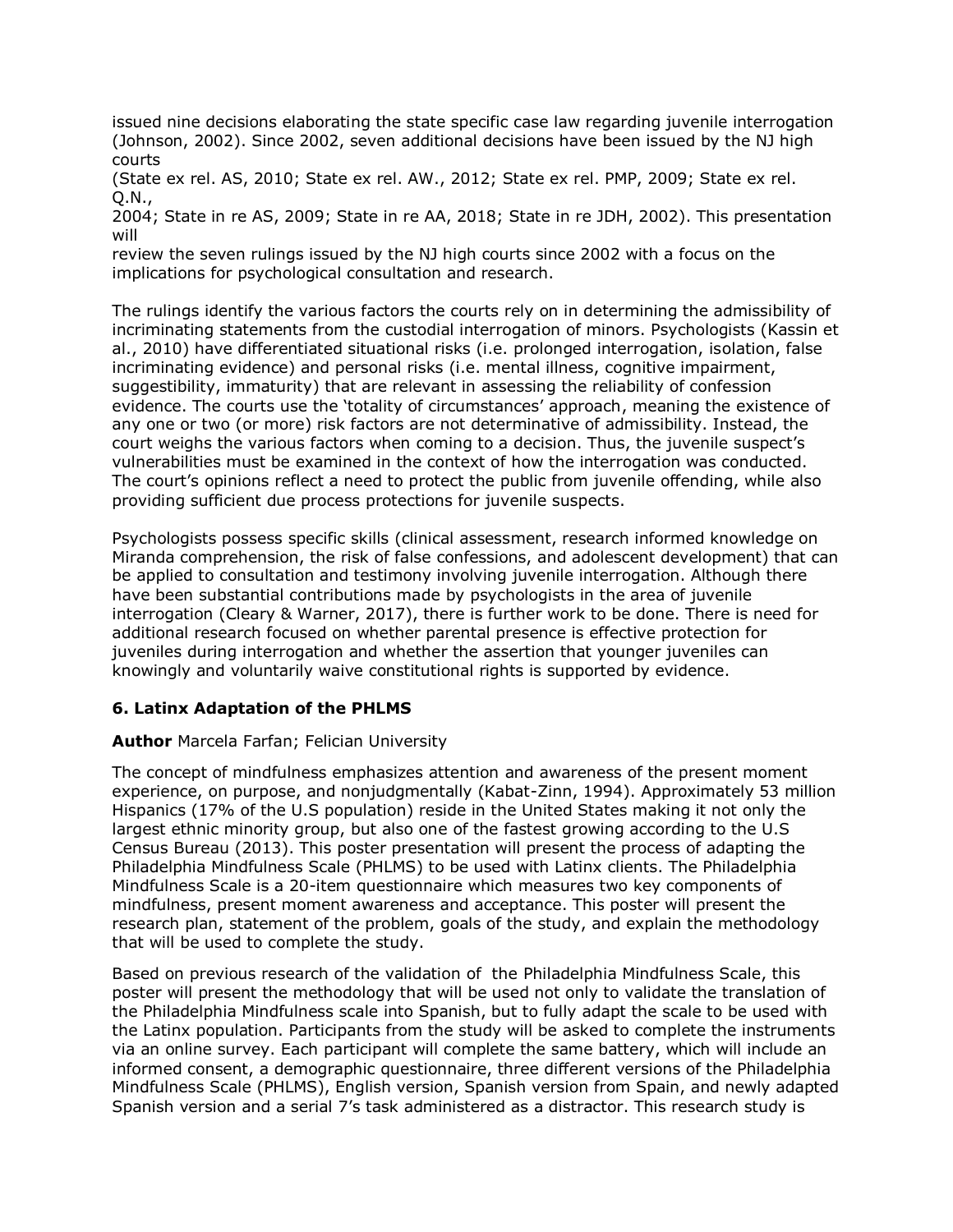part of the dissertation requirement of a PsyD program in Counseling psychology from Felician University in Lodi NJ and it is expected to be completed by May 2021.

### **7. Mindfulness as a Moderator of the Association between Social Media Use and Psychological Distress in College Students**

**Authors** Ritvik Dutta and Moshe Seplowitz; Kean University **Co-Sponsors** Dr. Jennifer Block-Lerner, Dr. Donald Marks

Social media has become a highly prevalent form of communication and social interaction among young adults, with as many as 90% using social media in some form, most at least once a day (Pew Research Center, 2015). Research has identified positive relationships between social media use and levels of psychological distress, including anxiety (e.g., Woods & Scott, 2016), depression (e.g., Lin et al., 2016), and low self-esteem (e.g., Chen & Lee, 2013). However, the role of mindfulness and similar processes that address how one may relate to difficult emotional experiences is not well known in this relationship. In this exploratory study, we assessed the amount of 90 undergraduate students' social media use, psychological distress, and levels of mindfulness. It was predicted that mindfulness (i.e. nonjudgmental present-moment awareness; Kabat-Zinn, 1994) would function as a moderator in the association between social media use and psychological distress; specifically, we postulated that higher levels of mindfulness would result in lower levels of psychological distress regardless of the amount of social media use. Utilizing two simultaneous multiple regression analyses, it was found that mindfulness (divided into two subcomponents — acceptance and awareness; Cardaciotto et al., 2008) did not moderate the relationship between amount of social media use and psychological distress. The lack of significant main effects for amount of social media use and mindfulness on levels of psychological distress as well as the lack of a moderating effect of mindfulness may be explained by our assessment of the frequency rather than the function of social media use. The main limitations of this study are its cross-sectional and correlational nature as well as its reliance on self-report measures. Future research directions include examining the functions of social media use, rather than frequency of use, and their impact on psychological well-being.

# **8. The Multiple Self-States Drawing Technique: Creative Assessment and Treatment with Children and Adolescents**

# **Author** Susan Parente, PsyD

Projective drawings have long been utilized as a window into individual's psychological, intellectual and developmental processes as a means to understand various dimensions of the self. However, contemporary researchers and writers across multiple disciplines including cognitive neuroscience, relational psychoanalysis, traumatology and interpersonal neurobiology have advanced an expanded thinking and a foundational conceptual shift away from the traditional construct of a unitary self towards a theory of multiple states of self. As such, this expanded concept posits that self can be understood actually, to be array of relatively discrete states of psychophysiological being, encompassing affect, cognition, sensory, and motor processes, and experienced on a continuum of an integrated self through varying degrees of dissociation. Healthy personality development implies a smooth, flexible and often non-conscious experience of shifting multiple affect states - "the capacity to feel like one self while being many" (Bromberg, 2001a, p. 273). Psychologically overwhelming and traumatic experiences however, lay the groundwork for dissociated,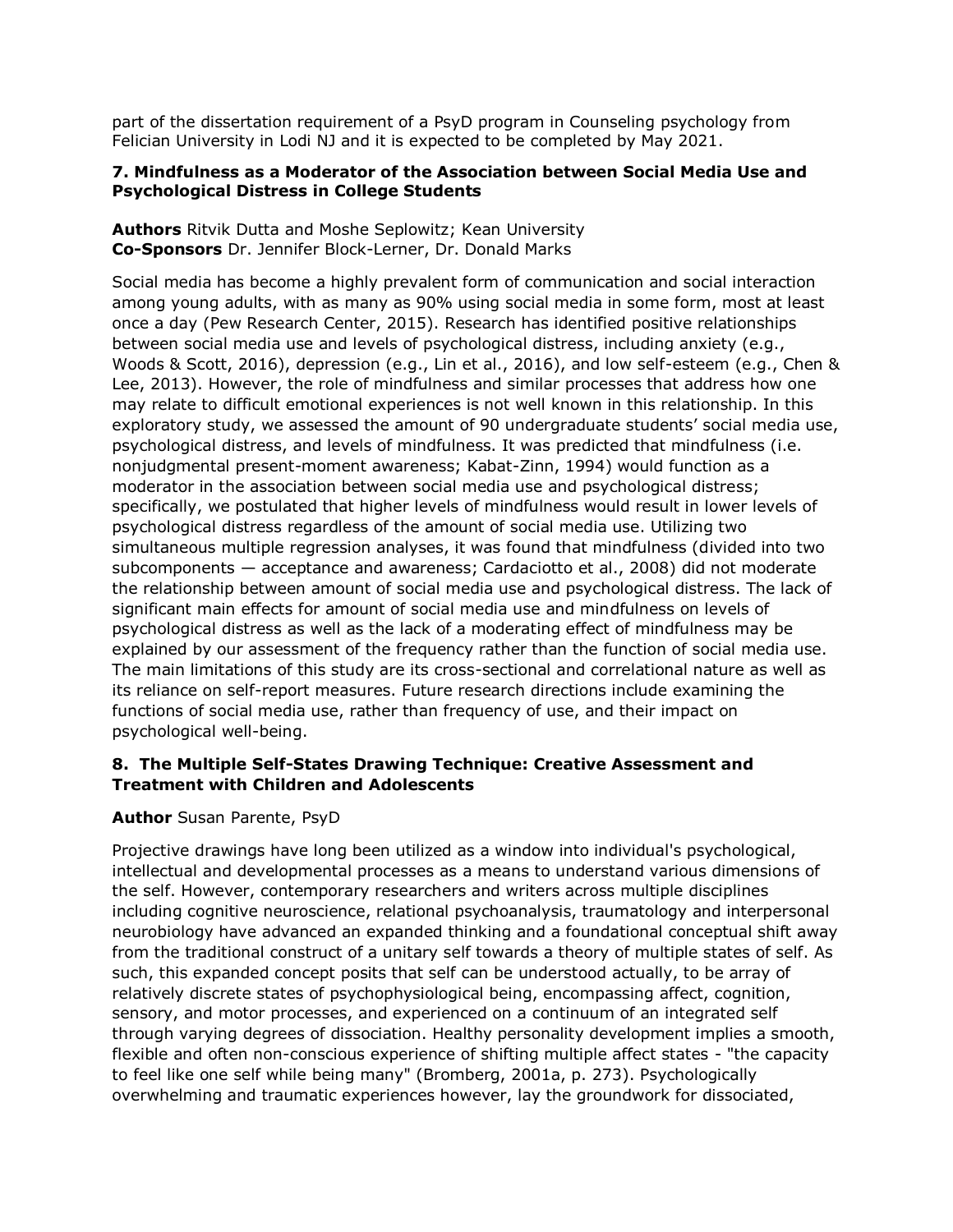disowned or disavowed self-state processes - rendering individuals as not "fully known" to themselves.

With concepts such as self-awareness and self-expression having rather new meaning in light of this expanded viewpoint, we might now consider helping our patients to become cognizant of and attend to their multiple self-states, as a means of maximizing the psychological benefits of mental health treatment. The multiple self-states conceptualization lends new perspective to the complexity of what psychotherapy practitioners might strive to discern, while simultaneously suggesting new opportunity to promote well-being for our patients.

It follows that projective assessment tools might similarly endorse this contemporaneous paradigm shift. Greater clinical utility and relevance of projective drawing techniques might be gained by exploring and identifying patients' multiply (rather than singularly) experienced way of being in their world. The Multiple Self-States Drawing Technique (MSSDT) endeavors to accomplish just this. The MSSDT integrates this conceptualization as a clinical assessment tool, linked as well with a creative treatment method based upon the multiple self-states model. The experiential, arts-based therapeutic activity is applicable, and may be flexibly applied, to a broad range of ages and clinical populations, and can be advantageous for practitioners endorsing diverse therapeutic orientations and modalities, and those incorporating integrative approaches. This process guides young patients to draw figure representations and explore distinct aspects of their regulated versus clinically dysregulated self-states. Assisting children to articulate features of their "multiple selves" through participation in this engaging psychotherapeutic, artistic and creative process, may foster a positive relational encounter, generate beneficial self-expression and emotional release, and encourage enhanced self and other awareness through promotion of a mentalizing stance. The MSSDT can facilitate the clinician's understanding and clinical assessment from a phenomenological perspective, of important personality variables and experiential factors, and provide a framework for a subsequent, informed intervention path. Clinicians' chosen treatment strategies may be formulated and adapted, based upon expressed material throughout the process.

Psychotherapy with child populations can be deeply challenging, stirring, and rewarding. The endeavor demands high levels of attunement, intuition, flexibility and creativity from the treating professional, all grounded within the context of developmental theory as well as one's own clinical orientations and preferred treatment modalities. For me, the multiple selfstates model has brought about an important, enriching, and vitalizing perspective to my clinical work. I have found that utilizing the MSSDT in my psychotherapy practice has benefited child and teen clients by helping us to "bridge" their disparate self-states. The young person is given an opportunity for their 'me' and 'not-me' (Bromberg, 2011, p. 69) selves to be 'seen,' known, and mirrored in the context of an attuned psychotherapeutic relationship. It is hoped that the various case vignettes and studies have demonstrated how the process has assisted young clients to come to gently and compassionately bring conscious awareness to their often uncomfortable, painful, disowned states of being, and as well, to acknowledge, recall and become energized by their stronger and more resilient selves.

The Multiple Self-States Drawing Technique is offered to you as a means to achieve new insights and understandings about your child and adolescent therapy clients. My hope is that by presenting the MSSDT to them, your young patients can be inspired to appreciate that they are more than just their pained states, and will feel encouraged to work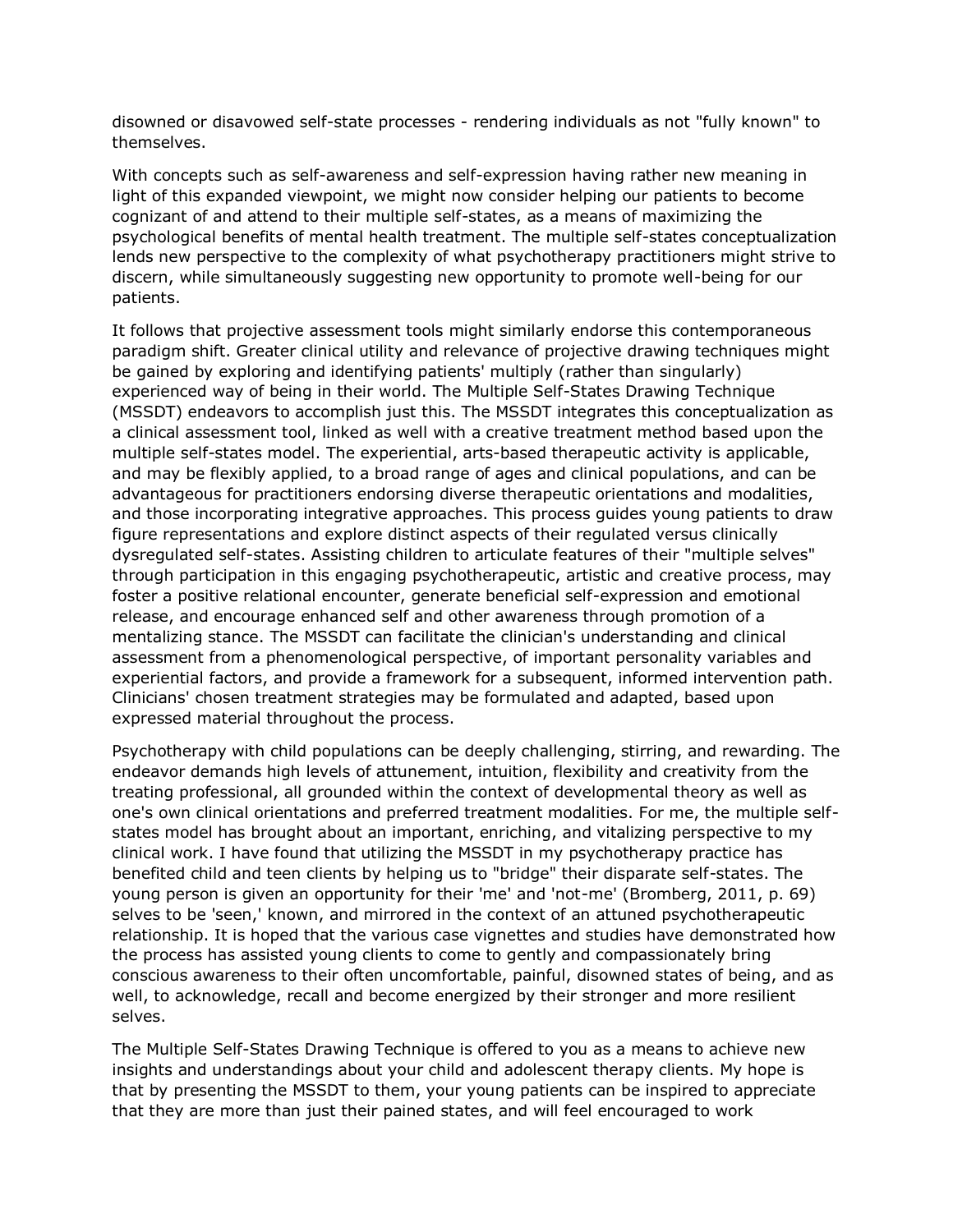collaboratively with you to realize hopeful eventualities and expanded states of well-being. With the clinician's manual, I have sought to clarify the potentials of the MSSDT as a sound, accessible, and adaptable clinical tool to utilize in support of the healing, stabilizing and integrating work that we do, whether one's practice setting is inpatient, clinic, school or private office. Amidst the diverse and eclectic ways in which we mental health practitioners strive to fulfill our therapeutic mission with children and adolescents in distress, I sincerely hope you and your young clients will enjoy, find particular meaning in, and derive great benefit from the MSSDT process and approach.

# **9. Saying Hi(gh) to Marijuana: Legalization and Its Effect on United States' Crime Rates**

**Authors** Emily Tully, Georgia Winters, Bennett Heitt, and Natalie Zychlinski; Fairleigh Dickinson University

Throughout its history, the United States has had a seesaw relationship with marijuana. Marijuana was one of George Washington's 3 primary crops, and the Virginia Colony grew marijuana for transport back to England. As the United States began to see an increase in crime related to the trafficking of and sale of marijuana, however, this began to change. Over the years the United States of America has passed numerous federal laws governing illicit substances, including marijuana including 1937, 1969, 1970, 1990, 2014, 2018. The 1970 Controlled Substances Act (CSA) made marijuana a Schedule 1 drug. Removing marijuana as a Schedule 1 drug has been proposed since 1972 and failed. By 1996, however, the majority of states had legalized marijuana for medicinal use, and by 2012 states began legalizing marijuana for recreational use.

The result has been a renewed focus on the connection between marijuana and criminal activity. Authorities and government officials across the United States have continued to look at how marijuana legalization, criminalization, and medicinal use would impact society, specifically society's crime rates. With the many states that once criminalized marijuana and have now legalized its use, it provides a unique opportunity to look at impact on crime "before and after." The purpose of our research is to determine if marijuana legalization has an impact on such crime rates. Through our research, we aim to compare crime rates for aggravated assault, burglary, CDS possessions and distribution, murder, rape, and robbery. Our data collection will comprise all 50 states and will include rates both before and after each state's marijuana laws were passed.

# **10. The Underlying Skills Contributing to Social Functioning of Children with Behavioral, Emotional and Cognitive Concerns**

**Authors** Leah Watson, Brooke Elliott, and Bruce Diamond; William Paterson University

**Introduction**. Prior research has found that underlying factors, such as processing speed and fluid reasoning, contribute to the social functioning of an individual. Social cognition, also referred to as social perception, can be defined as aspects of higher cognitive function that support interactions among peers by understanding and processing interpersonal cues, as well as the ability to identify and interpret the meaning of the behaviors of others (Maheady & Maitland, 1982; Scourfield et al., 1999). Those with social perceptual deficits tend to score lower on both fluid reasoning and executive functioning tasks, and children with slow processing speed tend to show difficulties with skills important to social functioning, such as comprehending novel information, employing quick thinking, and other complex cognitive abilities (Calhoun & Mayes, 2005; Cepeda et al., 2013; Schafer &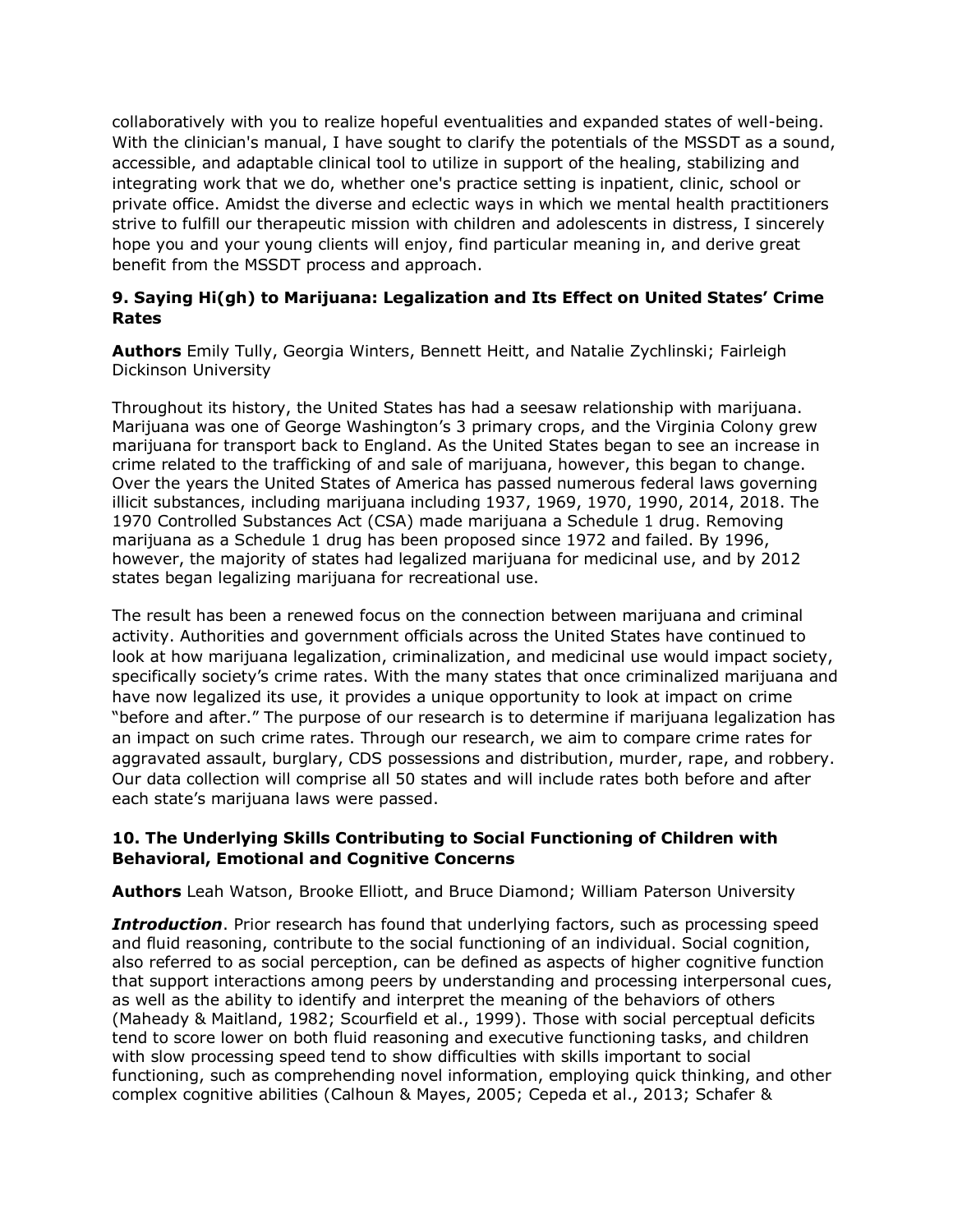Semrud-Clikeman, 2008). The current study sought to determine if processing speed and fluid reasoning as measured by the Wechsler Intelligence Scale for Children, Fifth Edition (WISC-V), can predict levels of self-perceived social skills and stress as measured by the Behavior Assessment Scale for Children, Third Edition-Self-Report (BASC-3 SRP). The research examined two hypotheses: first, children who score lower on processing speed and fluid reasoning scales will exhibit higher self-perceived social stress levels; second, children referred for cognitive or behavioral/emotional issues will present with distinct personality and stress-affect-related profiles.

**Method.** Data were collected from a private neuropsychological practice that specializes in pediatric patients. The sample includes 37 children between the ages of eight and 16 (*M* = 11.47 years, *SD* = 2.24) who received neuropsychological evaluations. Scores from the WISC-V and BASC-3 SRP were deidentified and used for the current study.

**Results.** Despite past literature, results did not support the hypothesis that processing speed and fluid reasoning were predictive of self-perceived social stress; however, there were significant between-group differences among several self-report measures based on referral question. Specifically, children who were referred for evaluation primarily because of emotional and behavioral concerns scored higher on the following scales: social stress (*M* = 54.42, *SD* = 12.31), *F*(1, 35) = 4.42, *p =* .04, depression (*M* = 55.00, *SD* = 12.70), *F*(1, 35) = 5.65, *p =* .02, somatization (*M* = 60.86, *SD* = 18.16), *F*(1, 35) = 6.54, *p =* .02, and internalizing problems (*M* = 54.83, *SD* = 13.39), *F*(1, 35) = 4.35, *p =* .04, compared to children who were referred for cognitive concerns. Furthermore, children who were referred for cognitive concerns rated themselves higher on interpersonal relationships (*M* = 54.48, *SD* = 8.67),  $F(1, 35)$  = 6.2,  $p$  = .01 than children referred for behavioral and emotional reasons.

**Discussion.** Though results from this study did not support the ability of fluid reasoning skills and processing speed measured by the WISC-V to predict social stress as measured by the BASC-3 SRP, findings suggest differences in self-reported concerns in socialemotional functioning between children who have cognitive and behavioral/emotional concerns. Future research should examine the implications of these findings for early identification and treatment.

# **11. Relational Styles and Motivations for People Who Use Bumble**

**Authors** Brad Ahern and Dr. Warren Reich; Felician University

Within the last few decades, online dating has been very popular amongst the United States population. However, there is an overwhelming stigma that dating apps are used for hookup purposes by a majority of users (Bryant & Sheldon, 2017). This has been supported by research that suggests that sexual pleasure is a main motivation for utilizing apps similar to Bumble and Tinder. Sumter & Vandenbosch et al., (2018) found that casual relationships defined as Casual Sex were the biggest motivation for younger adults, primarily men in the age demographic of 18 to 30 years of age. According to research, gender differences have been highlighted, indicating that this is seen more so in men than in women in terms of social media usage as well (Sumter, Vandenbosch, & Ligtenberg, 2017; Tolman, 2003).

Bias has also been associated with dating apps as being a desperate way to look for a romantic partner when in fact it has increasingly been acceptable amongst the population. In a recent survey, it was found that half of the population that uses dating apps have found their relationship online (Clement, 2019). It was reported that 49% of those users were looking for a relationship that is characterized as "exclusive." This was seen with an age demographic of 18-34 years of age. It also found that almost half of users reported a